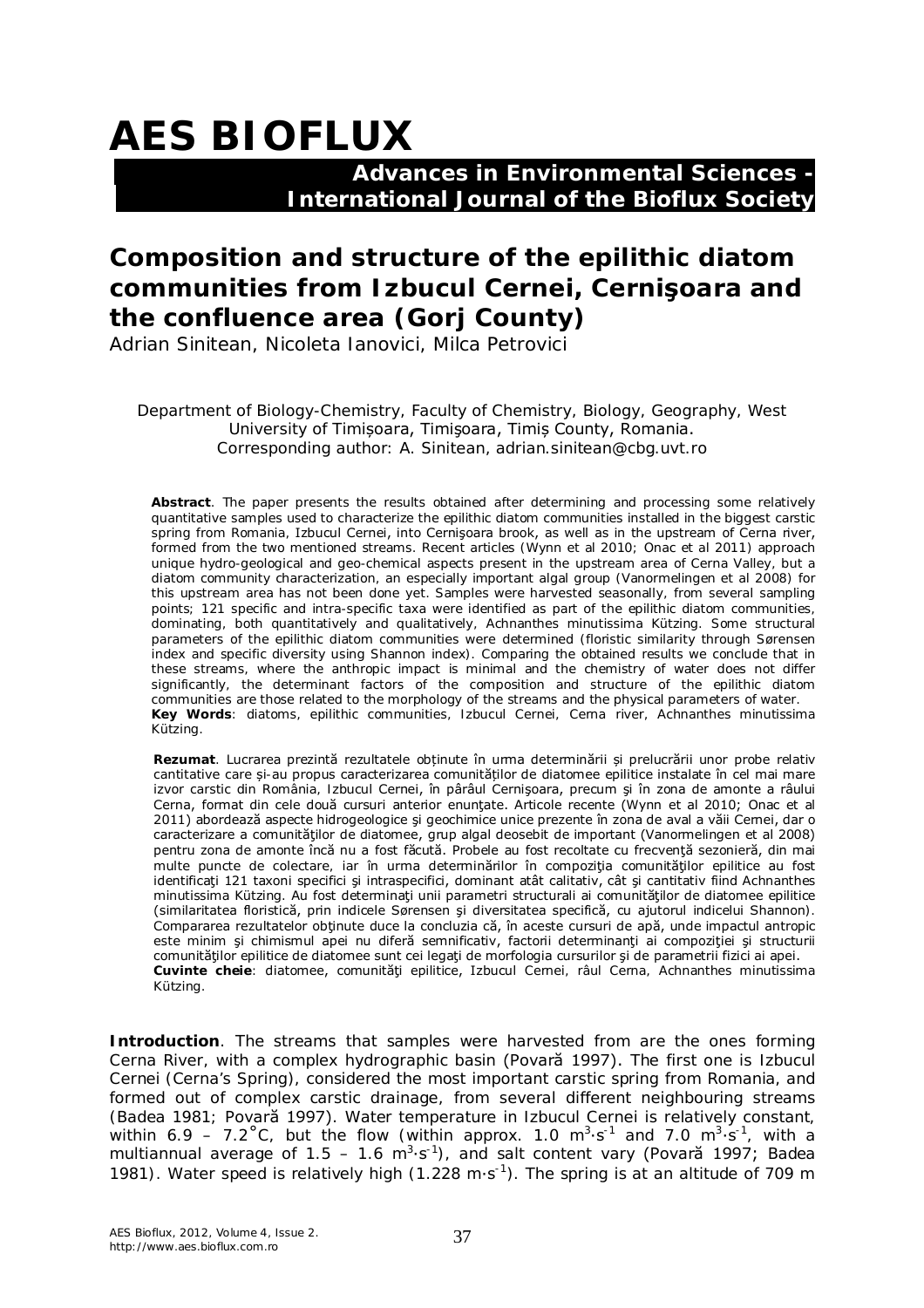and a length of approx. 150 m up to the confluence with the second stream that samples were harvested from, Cernișoara brook (together forming Cerna river). Other samples were harvested from Cerna River, at approx. 400 m after the confluence of the two streams, from both riverbanks.

The vegetation is dominated by beech wood, the sample harvesting area being within the inferior mountain level (Cristea 1993). Sample harvesting area is located in the north part of the Domogled – Cerna Valley National Park, in the Ciucevele Cernei Scientific Reserve, in the Natura 2000 ROSCI0069 and ROSPA0035 Domogled – Cerna Valley sites, respectively (\*\*\* - 2012a).

The epilithic samples were harvested seasonally, brushing the rocks, treating them afterwards with strong and concentrated mineral acids (HCl,  $HNO<sub>3</sub>$ ), incinerated and included in colophony. Taxonomic determination of the samples led to the identification of 121 specific and intra-specific taxa that form the epilithic diatom communities. Most of these taxa are cosmopolitan, characteristic to clean waters, specific to the mountainous part of the streams. The dominant species, both quantitatively and qualitatively, is *Achnanthes minutissima*, alongside which few species show a constant presence. Sporadically was identified the invasive species *Dydimosphaenia geminata* M. Schmidt, but not in the Izbucul Cernei samples.

The assessment of some structural parameters of the epilithic diatom communities (floristic similarity and specific diversity) evidenced the existence of a high floristic similarity (generally over 50%), especially between samples from Izbucul Cernei, but also between these and some correspondent samples, found on the same bank, downstream of the confluence with Cernişoara brook and of a floristic diversity between 0.945 – 3.581, higher in the Cernişoara brook.

**Materials and Methods**. Sample harvesting involved the selection of some sampling points distributed so that they reflect as objectively as possible the scientific reality from the researched area by the number and their location in the field and to be in accordance with the specialty literature (Lowe & Pan 1996; Biggs & Kilroy 2000; \*\*\* 2009b). Five sampling points were selected, two from Izbucul Cernei (upstream and downstream), one on Cernișoara (upstream of the confluence with Izbucul Cernei) and two points downstream of the two streams' confluence, from both banks of newly formed Cerna river. Samples were harvested during 2000-2003, seasonally; alongside these samples a series of samples was harvested, for comparison, in the fall of 2008. From each sampling point were selected three to five rocks from the river bank, fully covered by water, and the sample detaching was done by energic brushing in a small quantity of water, with a tooth brush. After brushing, sample was deposited in two containers, preserved (in formalin 4%) and labelled. Samples processing was done in order to remove the organic component of the diatoms and to obtain clean frustules with well visible ornamentations, suitable to taxonomic identification. A combined method was used treating samples with strong mineral acids then incinerating them. Specialty literature recommends the combined use of the two methods for satisfactory results (Patrick & Reimer 1966). Mineral acid (HCl and HNO $_3$ ) treating was done at low temperature; samples were initially treated with a small quantity of hydrochloric acid (HCl), to avoid effervescence (due to the presence of calcium carbonate,  $CaCO<sub>3</sub>$ ) which would lead to the loss of part of the sample, and after 2-3 days with concentrated nitric acid  $(HNO<sub>3</sub>)$ , in a volume approx. equal to that of the sample. During the use of acids for processing (14 days), samples were stored in a very well aerated place. Subsequently, through a series of consecutive operations (removal of the supernatant with a vacuum tube, distilled water addition, sample agitation for uniformity, and sample sedimentation for 24 hours) repeated three times, the used acid was removed. Incineration ( $\approx 600^{\circ}$ C) was done using a gas plate, on metal plates for 6 hours. Previously, on the metal plates degreased microscope cover slips were disposed, on which a small quantity of sample was placed (usually one drop), as well as a drop of surfactant (Tween 20, 2%). For each sample, two cover slips were prepared, dried for 24 hours, and then incinerated until the material placed on the slides received a greyish colour.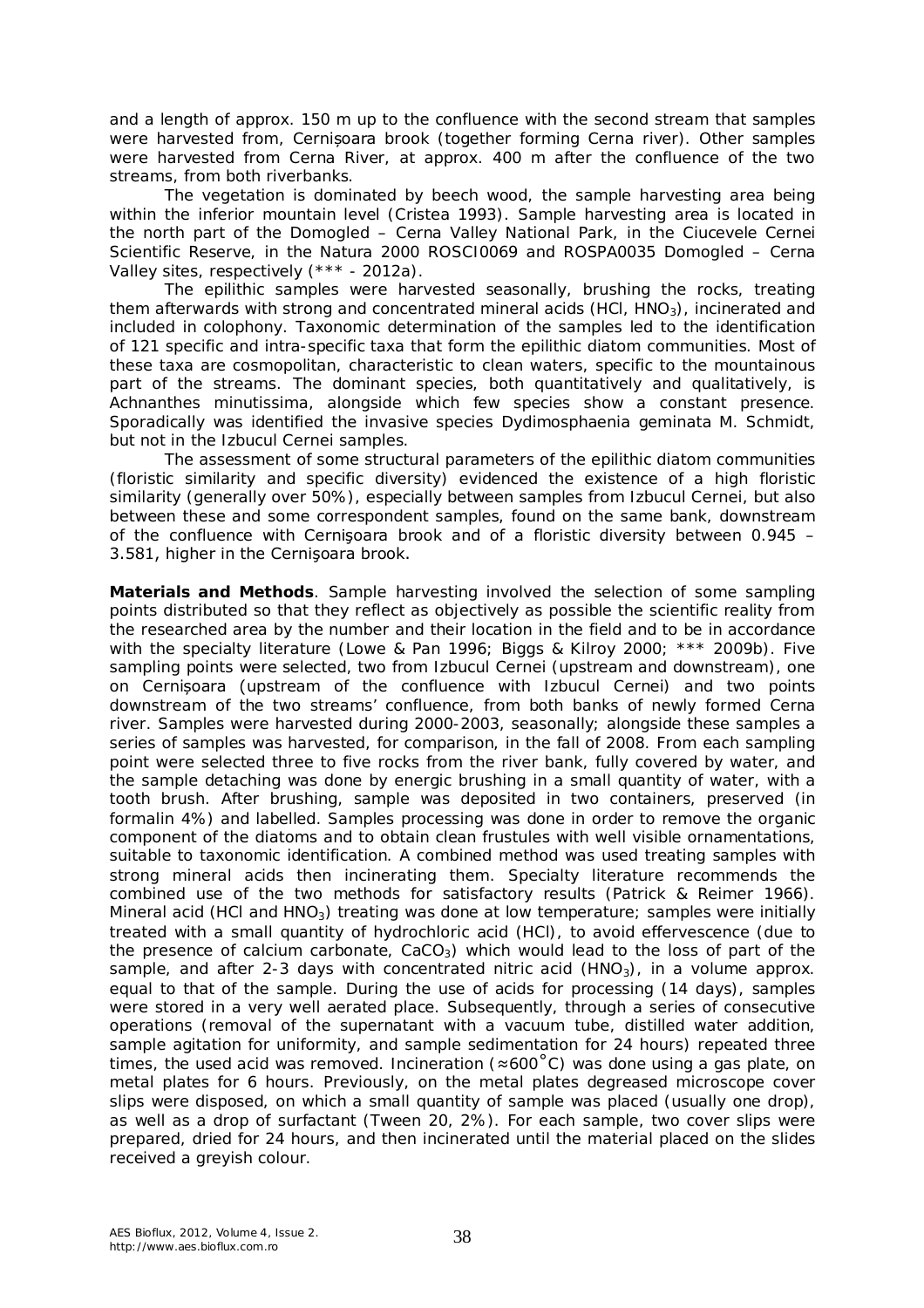Slides were mounted in colophony, after degreasing and heating them to 90°C on an electric plate with thermostat. On the slides, a small quantity of colophony is placed. When it liquefies, the cover slip with the incinerated sample is flipped and carefully placed, thus obtaining the mount. After mounting they are placed in a cool place (on a tile) for 24 hours, then colophony excess removed and labeled. Taxonomic identification of the diatom species was done using a trinocular microscope (OLYMPUS BX51), immersion objective (100x, with determined IM). For identification, main diatom taxonomic elements were looked for (valve form, its ornamentation, dimensions, number of striae and/or fibulae on the 10 µm unit, their disposal etc.). Taxonomic determination and establishment of ecological preferences of the identified species was done using identification books (Krammer 2000, 2002, 2003; Krammer & Lange-Bertalot 1997, 2000, 2004, 2008a, 2008b; Lange-Bertalot 2001). Some websites dedicated to diatoms were also used (\*\*\* 2008a; \*\*\* 2008b; \*\*\* 2009a).

Through qualitatively processing of the epilithic samples (recording the presence or absence of species), diatom communities were characterized regarding the floristic composition and floristic affinity. To determine the floristic affinity Sørensen index was used, in binary version (Cristea et al 2004). Sørensen index calculation and dendrogram drawing were done using PAST statistic program (Hammer et al 2001). To analyze the structure of the epilithic diatom communities, samples were processed relatively quantitatively (counting approximately 600 frustules/mount). This allowed the determination of the specific relative abundance (number of frustules/species/sample) and made possible the assessment of the specific diversity (using Shannon index, adapted for diatoms (Werner 1977). To assess the specific diversity was used a Microsoft Excel application, especially designed.

**Results and Discussion**. Taxonomic determination of samples led to the identification of 121 specific and intra-specific taxa, 113 species respectively and 8 varieties that form the epilithic diatom communities upstream Cerna river and the influents that form it (see Table 1). Best represented is *Navicula* genus, with 18 taxa, followed by, in decreasing order of number of taxa, *Cymbella* (15), *Nitzschia* (13), *Gomphonema* and *Cocconeis* (eight each). The rest of the genera are represented by a more reduced number of taxa, often times by only one taxon (only one species: *Caloneis, Cymbopleura, Diploneis, Dydimosphaenia, Hannaea, Meridion, Synedra etc.*). Such situations, in which the community structure is composed of different species as taxonomic belonging, and also with different ecological preferences (such as *Hannaea arcus*, *Meridion vernal*  characteristic to mountain levels of streams, but also species tolerant for higher levels of trophicity - *Gomphonema parvulum*, *Navicula lanceolata*, *Nitzschia inconspicua*), were recorded in mountain streams from the Alps and Pyrenees (Gomà et al 2005).

The area of the diatom species forming the epilithic communities is predominantly cosmopolitan (e.g. species like: *Achnanthes minutissima*, *Cocconeis placentula*, *Cymbella affinis*, *C. minuta*, *Diatoma hyemalis*, *Gomphonema parvulum*, *Hannaea arcus*, *Navicula capitatoradiata*, *N. lanceolata*, *Nitzschia brevissima*, *N. palea*, *Pinnularia divergens*, *Rhoicosphaenia abbreviata*, and *Synedra ulna*), but there are also species with circumtemperate area (such as: *Cymbella caespitosa*, *C. compacta*), northern (*Amphora fogediana*), northern-alpine (*Cymbella parva*), or vague or incompletely known. Taxa with mountain distribution prevail, as it is normal, but taxa vegetating on plains or with alpine and sub-alpine distribution are also present.

Regarding water chemistry, diatoms that prefer waters with a medium electrolyte content (followed by those from waters with high electrolyte content and those from waters with low electrolyte content), with predominantly alkaline pH, oligotrophic (but there are also present taxa characteristic for eutrophic or mesotrophic waters) prevail. We thus conclude that in the analyzed streams there are epilithic diatom communities relatively sensitive to trophicity level, those from the eutrophic rivers being adapted to frequent fluctuations of the nutrient concentrations, whereas diatoms from mesotrophic and oligotrophic rivers are sensitive to these fluctuations (Lavoie et al 2009).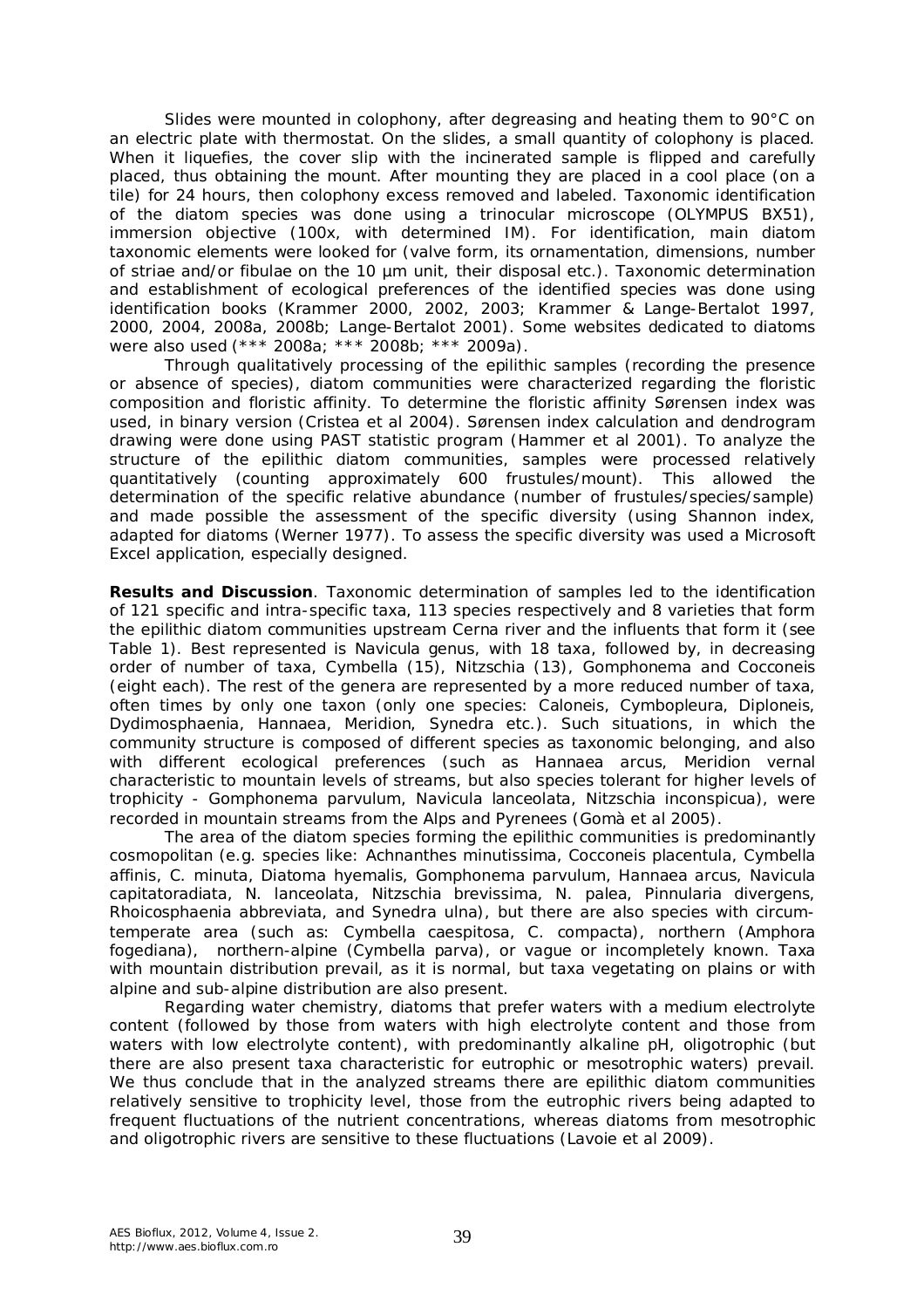Epilithic diatom communities composition\* in the Cernişoara brook, Izbucul Cernei, and downstream of their confluence

| Taxon                                               | summer | 2001 |  | fall 2001 |  |  | winter<br>2002 |  | spring | 2002                                                                                                                                                                                                                                                                                                                                                                                                                                                                       |       | summer<br>2002                                                                                                                                                                                                                                                                                                                                                                                                                                  |  |         |                   | fall 2002 |  | spring<br>2003                                    |  | fall 2008                                                                       |
|-----------------------------------------------------|--------|------|--|-----------|--|--|----------------|--|--------|----------------------------------------------------------------------------------------------------------------------------------------------------------------------------------------------------------------------------------------------------------------------------------------------------------------------------------------------------------------------------------------------------------------------------------------------------------------------------|-------|-------------------------------------------------------------------------------------------------------------------------------------------------------------------------------------------------------------------------------------------------------------------------------------------------------------------------------------------------------------------------------------------------------------------------------------------------|--|---------|-------------------|-----------|--|---------------------------------------------------|--|---------------------------------------------------------------------------------|
|                                                     |        |      |  |           |  |  |                |  |        |                                                                                                                                                                                                                                                                                                                                                                                                                                                                            |       |                                                                                                                                                                                                                                                                                                                                                                                                                                                 |  |         |                   |           |  |                                                   |  | 1 2 3 4 5 1 2 3 4 5 1 2 3 4 5 1 2 3 4 5 1 2 3 4 5 1 2 3 4 5 1 2 3 4 5 1 2 3 4 5 |
| Achnanthes biasolettiana Grunow                     |        |      |  |           |  |  |                |  |        |                                                                                                                                                                                                                                                                                                                                                                                                                                                                            |       |                                                                                                                                                                                                                                                                                                                                                                                                                                                 |  |         |                   |           |  |                                                   |  |                                                                                 |
| A. bioretii Germain                                 |        |      |  |           |  |  |                |  |        |                                                                                                                                                                                                                                                                                                                                                                                                                                                                            |       |                                                                                                                                                                                                                                                                                                                                                                                                                                                 |  |         |                   |           |  |                                                   |  |                                                                                 |
| A. exigua Grunow                                    |        |      |  |           |  |  |                |  |        |                                                                                                                                                                                                                                                                                                                                                                                                                                                                            |       |                                                                                                                                                                                                                                                                                                                                                                                                                                                 |  |         |                   |           |  |                                                   |  |                                                                                 |
| A. impexiformis Lange-Bertalot                      |        |      |  |           |  |  |                |  |        |                                                                                                                                                                                                                                                                                                                                                                                                                                                                            |       |                                                                                                                                                                                                                                                                                                                                                                                                                                                 |  |         |                   |           |  |                                                   |  |                                                                                 |
| A. lanceolata (Brébisson) Grunow                    |        |      |  |           |  |  |                |  |        |                                                                                                                                                                                                                                                                                                                                                                                                                                                                            |       |                                                                                                                                                                                                                                                                                                                                                                                                                                                 |  |         |                   |           |  | $+ + + + + + + + + + + + +$                       |  |                                                                                 |
| A. minutissima Kützing                              |        |      |  |           |  |  |                |  |        |                                                                                                                                                                                                                                                                                                                                                                                                                                                                            |       |                                                                                                                                                                                                                                                                                                                                                                                                                                                 |  |         |                   |           |  |                                                   |  |                                                                                 |
| A. subatomoides (Hustedt) Lange-Bertalot            |        |      |  |           |  |  |                |  |        |                                                                                                                                                                                                                                                                                                                                                                                                                                                                            | $\pm$ | $\pm$<br>$\sim$                                                                                                                                                                                                                                                                                                                                                                                                                                 |  | $+ + +$ |                   | $+ + +$   |  |                                                   |  |                                                                                 |
| Amphora aequalis Krammer                            |        |      |  |           |  |  |                |  |        |                                                                                                                                                                                                                                                                                                                                                                                                                                                                            |       |                                                                                                                                                                                                                                                                                                                                                                                                                                                 |  |         |                   |           |  |                                                   |  |                                                                                 |
| A. fogediana Krammer                                |        |      |  |           |  |  |                |  |        |                                                                                                                                                                                                                                                                                                                                                                                                                                                                            |       |                                                                                                                                                                                                                                                                                                                                                                                                                                                 |  |         |                   |           |  |                                                   |  |                                                                                 |
| A. libyca Ehrenberg                                 |        |      |  |           |  |  |                |  |        |                                                                                                                                                                                                                                                                                                                                                                                                                                                                            |       |                                                                                                                                                                                                                                                                                                                                                                                                                                                 |  |         |                   |           |  |                                                   |  |                                                                                 |
| A. pediculus (Kützing) Grunow                       |        |      |  |           |  |  |                |  |        |                                                                                                                                                                                                                                                                                                                                                                                                                                                                            |       |                                                                                                                                                                                                                                                                                                                                                                                                                                                 |  |         | $+ + + + + + + +$ |           |  |                                                   |  |                                                                                 |
| Caloneis bacillum (Grunow) Cleve                    |        |      |  |           |  |  |                |  |        |                                                                                                                                                                                                                                                                                                                                                                                                                                                                            |       |                                                                                                                                                                                                                                                                                                                                                                                                                                                 |  |         |                   |           |  |                                                   |  |                                                                                 |
| Cocconeis disculus (Schumann) Cleve                 |        |      |  |           |  |  |                |  |        |                                                                                                                                                                                                                                                                                                                                                                                                                                                                            |       |                                                                                                                                                                                                                                                                                                                                                                                                                                                 |  |         | $+ + + + + + +$   |           |  |                                                   |  |                                                                                 |
| C. neodiminuta Krammer                              |        |      |  |           |  |  |                |  |        |                                                                                                                                                                                                                                                                                                                                                                                                                                                                            |       |                                                                                                                                                                                                                                                                                                                                                                                                                                                 |  |         |                   |           |  |                                                   |  |                                                                                 |
| C. pediculus Ehrenberg                              |        |      |  |           |  |  |                |  |        |                                                                                                                                                                                                                                                                                                                                                                                                                                                                            |       |                                                                                                                                                                                                                                                                                                                                                                                                                                                 |  |         |                   |           |  | $+ + - + + + + + - - - - - - - + + + +$           |  |                                                                                 |
| C. placentula Ehrenberg                             |        |      |  |           |  |  |                |  |        |                                                                                                                                                                                                                                                                                                                                                                                                                                                                            |       | $+ + + + +$                                                                                                                                                                                                                                                                                                                                                                                                                                     |  |         |                   |           |  |                                                   |  |                                                                                 |
| C. placentula var. euglypta (Ehrenberg) Grunow      |        |      |  |           |  |  |                |  |        |                                                                                                                                                                                                                                                                                                                                                                                                                                                                            |       | $\frac{1}{2} \left( \begin{array}{ccc} 1 & 1 & 1 \\ 1 & 1 & 1 \end{array} \right) = \left( \begin{array}{ccc} 1 & 1 & 1 \\ 1 & 1 & 1 \end{array} \right) = \left( \begin{array}{ccc} 1 & 1 & 1 \\ 1 & 1 & 1 \end{array} \right) = \left( \begin{array}{ccc} 1 & 1 & 1 \\ 1 & 1 & 1 \end{array} \right) = \left( \begin{array}{ccc} 1 & 1 & 1 \\ 1 & 1 & 1 \end{array} \right) = \left( \begin{array}{ccc} 1 & 1 & 1 \\ 1 & 1 & 1 \end{array} \$ |  |         |                   |           |  |                                                   |  |                                                                                 |
| C. placentula var. lineata (Ehrenberg) van Heurck - |        |      |  |           |  |  |                |  |        | $\frac{1}{2} \left( \frac{1}{2} \right) \left( \frac{1}{2} \right) \left( \frac{1}{2} \right) \left( \frac{1}{2} \right) \left( \frac{1}{2} \right) \left( \frac{1}{2} \right) \left( \frac{1}{2} \right) \left( \frac{1}{2} \right) \left( \frac{1}{2} \right) \left( \frac{1}{2} \right) \left( \frac{1}{2} \right) \left( \frac{1}{2} \right) \left( \frac{1}{2} \right) \left( \frac{1}{2} \right) \left( \frac{1}{2} \right) \left( \frac{1}{2} \right) \left( \frac$ |       |                                                                                                                                                                                                                                                                                                                                                                                                                                                 |  |         |                   |           |  |                                                   |  |                                                                                 |
| C. scutellum Ehrenberg                              |        |      |  |           |  |  |                |  |        |                                                                                                                                                                                                                                                                                                                                                                                                                                                                            |       |                                                                                                                                                                                                                                                                                                                                                                                                                                                 |  |         |                   |           |  |                                                   |  |                                                                                 |
| C. scutellum var. parva (Grunow) Cleve              |        |      |  |           |  |  |                |  |        |                                                                                                                                                                                                                                                                                                                                                                                                                                                                            |       |                                                                                                                                                                                                                                                                                                                                                                                                                                                 |  |         |                   |           |  |                                                   |  |                                                                                 |
| Cyclotella planctonica Brunnthaler                  |        |      |  |           |  |  |                |  |        |                                                                                                                                                                                                                                                                                                                                                                                                                                                                            |       |                                                                                                                                                                                                                                                                                                                                                                                                                                                 |  |         |                   |           |  |                                                   |  |                                                                                 |
| C. pseudostelligera Hustedt                         |        |      |  |           |  |  |                |  |        |                                                                                                                                                                                                                                                                                                                                                                                                                                                                            |       |                                                                                                                                                                                                                                                                                                                                                                                                                                                 |  |         |                   |           |  |                                                   |  |                                                                                 |
| Cymbella affinis Kützing                            |        |      |  |           |  |  |                |  |        |                                                                                                                                                                                                                                                                                                                                                                                                                                                                            |       |                                                                                                                                                                                                                                                                                                                                                                                                                                                 |  |         |                   |           |  | + - + - + + + - - - - - + - - + + - - - + +       |  |                                                                                 |
| C. amphicephala Naegelli                            |        |      |  |           |  |  |                |  |        |                                                                                                                                                                                                                                                                                                                                                                                                                                                                            |       |                                                                                                                                                                                                                                                                                                                                                                                                                                                 |  |         |                   |           |  |                                                   |  |                                                                                 |
| C. caespitosa (Kützing) Brun                        |        |      |  |           |  |  |                |  |        |                                                                                                                                                                                                                                                                                                                                                                                                                                                                            |       |                                                                                                                                                                                                                                                                                                                                                                                                                                                 |  |         |                   |           |  |                                                   |  |                                                                                 |
| C. cistula (Ehrenberg) Kirchner                     |        |      |  |           |  |  |                |  |        |                                                                                                                                                                                                                                                                                                                                                                                                                                                                            |       |                                                                                                                                                                                                                                                                                                                                                                                                                                                 |  |         |                   |           |  | .                                                 |  |                                                                                 |
| C. compacta Østrup                                  |        |      |  |           |  |  |                |  |        |                                                                                                                                                                                                                                                                                                                                                                                                                                                                            |       |                                                                                                                                                                                                                                                                                                                                                                                                                                                 |  |         |                   |           |  | + + + - + + - - - - + - - + - - - - + + - + - - + |  |                                                                                 |
| C. excisa Kützing                                   |        |      |  |           |  |  |                |  |        |                                                                                                                                                                                                                                                                                                                                                                                                                                                                            |       |                                                                                                                                                                                                                                                                                                                                                                                                                                                 |  |         |                   |           |  |                                                   |  |                                                                                 |
| C. gracilis (Ehrenberg) Kützing                     |        |      |  |           |  |  |                |  |        |                                                                                                                                                                                                                                                                                                                                                                                                                                                                            |       |                                                                                                                                                                                                                                                                                                                                                                                                                                                 |  |         |                   |           |  |                                                   |  |                                                                                 |
| C. helvetica Kützing                                |        |      |  |           |  |  |                |  |        |                                                                                                                                                                                                                                                                                                                                                                                                                                                                            |       |                                                                                                                                                                                                                                                                                                                                                                                                                                                 |  |         |                   |           |  |                                                   |  |                                                                                 |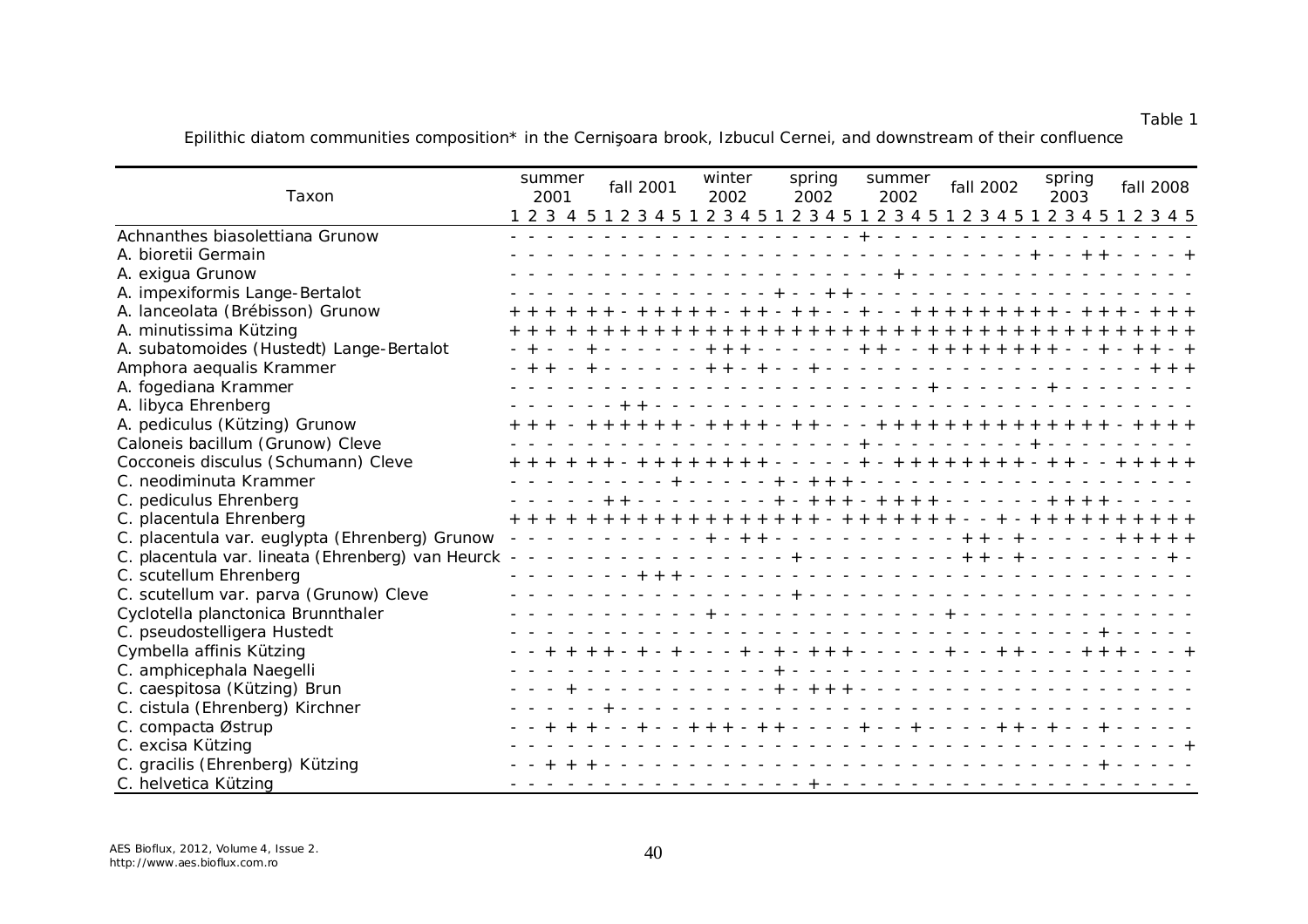Epilithic diatom communities composition\* in the Cernişoara brook, Izbucul Cernei, and downstream of their confluence (continuation)

| Taxon                                               | summer<br>2001 |  |  | fall 2001 |  |  | winter<br>2002 |  | spring<br>2002 |  | summer<br>2002 |  |  | fall 2002 |  | spring<br>2003                                                                  |  | fall 2008 |  |
|-----------------------------------------------------|----------------|--|--|-----------|--|--|----------------|--|----------------|--|----------------|--|--|-----------|--|---------------------------------------------------------------------------------|--|-----------|--|
|                                                     |                |  |  |           |  |  |                |  |                |  |                |  |  |           |  | 1 2 3 4 5 1 2 3 4 5 1 2 3 4 5 1 2 3 4 5 1 2 3 4 5 1 2 3 4 5 1 2 3 4 5 1 2 3 4 5 |  |           |  |
| C. laevis Naegeli                                   |                |  |  |           |  |  |                |  |                |  |                |  |  |           |  |                                                                                 |  |           |  |
| C. minuta Hilse                                     |                |  |  |           |  |  |                |  |                |  |                |  |  |           |  |                                                                                 |  |           |  |
| C. parva (W. Smith) Kirchner                        |                |  |  |           |  |  |                |  |                |  |                |  |  |           |  | - + - - - + - + - - - - - + - + + + - - - - - + - - - - - - -                   |  |           |  |
| C. prostrata (Berkeleley) Cleve                     |                |  |  |           |  |  |                |  | .              |  |                |  |  |           |  |                                                                                 |  |           |  |
| C. silesiaca Bleisch                                |                |  |  |           |  |  |                |  |                |  |                |  |  |           |  |                                                                                 |  |           |  |
| C. tumida (Brébisson) van Heurck                    |                |  |  |           |  |  |                |  |                |  |                |  |  |           |  |                                                                                 |  |           |  |
| C. turgidula Grunow                                 |                |  |  |           |  |  |                |  |                |  |                |  |  |           |  |                                                                                 |  |           |  |
| Cymbopleura anglica (Lagerstedt) Krammer            |                |  |  |           |  |  |                |  |                |  |                |  |  |           |  |                                                                                 |  |           |  |
| Diatoma ehrenbergii Kützing                         |                |  |  |           |  |  |                |  |                |  |                |  |  |           |  |                                                                                 |  |           |  |
| D. hyemalis (Roth) Heiberg                          |                |  |  |           |  |  |                |  |                |  |                |  |  |           |  |                                                                                 |  |           |  |
| D. mesodon (Ehrenberg) Kützing                      |                |  |  |           |  |  |                |  |                |  |                |  |  |           |  |                                                                                 |  |           |  |
| D. moniliformis Kützing                             |                |  |  |           |  |  |                |  |                |  |                |  |  |           |  |                                                                                 |  |           |  |
| D. tenuis Agardh                                    |                |  |  |           |  |  |                |  |                |  |                |  |  |           |  |                                                                                 |  |           |  |
| D. vulgaris Bory de St.-Vincent                     |                |  |  |           |  |  |                |  |                |  |                |  |  |           |  |                                                                                 |  |           |  |
| Diploneis ovalis (Hilse) Cleve                      |                |  |  |           |  |  |                |  |                |  |                |  |  |           |  |                                                                                 |  |           |  |
| Dydimosphaenia geminata M. Schmidt                  |                |  |  |           |  |  |                |  |                |  |                |  |  |           |  |                                                                                 |  |           |  |
| Epithemia turgida (Ehrenberg) Kützing               |                |  |  |           |  |  |                |  |                |  |                |  |  |           |  |                                                                                 |  |           |  |
| Eunotia exigua (Brébisson ex Kützing) Rabenhorst -  |                |  |  |           |  |  |                |  |                |  |                |  |  |           |  |                                                                                 |  |           |  |
| E. minor (Kützing) Grunow                           |                |  |  |           |  |  |                |  |                |  |                |  |  |           |  |                                                                                 |  |           |  |
| E. paludosa Grunow                                  |                |  |  |           |  |  |                |  |                |  |                |  |  |           |  |                                                                                 |  |           |  |
| E. veneris (Kützing) De Toni                        |                |  |  |           |  |  |                |  |                |  |                |  |  |           |  |                                                                                 |  |           |  |
| Fragilaria capucina Desmazières                     |                |  |  |           |  |  |                |  |                |  |                |  |  |           |  | - + - - + + + - - + + + + + + + + + - + + + + - + - - - + + -                   |  |           |  |
| F. capucina var. capitellata Grunow                 |                |  |  |           |  |  |                |  |                |  |                |  |  |           |  |                                                                                 |  |           |  |
| F. capucina var. perminuta Grunow                   |                |  |  |           |  |  |                |  |                |  |                |  |  |           |  |                                                                                 |  |           |  |
| F. capucina var. rumpens (Kützing) Lange-Bertalot - |                |  |  |           |  |  |                |  |                |  |                |  |  |           |  |                                                                                 |  |           |  |
| Frustulia amphipleuroides (Grunow) Cleve            |                |  |  |           |  |  |                |  |                |  |                |  |  |           |  |                                                                                 |  |           |  |
| F. vulgaris (Thwaites) De Toni                      |                |  |  |           |  |  |                |  |                |  |                |  |  |           |  |                                                                                 |  |           |  |
| Geissleria decussis Lange-Bertalot & Metzeltin      |                |  |  |           |  |  |                |  |                |  |                |  |  |           |  |                                                                                 |  |           |  |
| G. schoenfeldii Lange-Bertalot & Metzeltin          |                |  |  |           |  |  |                |  |                |  |                |  |  |           |  |                                                                                 |  |           |  |
| G. similis Lange-Bertalot & Metzeltin               |                |  |  |           |  |  |                |  |                |  |                |  |  |           |  |                                                                                 |  |           |  |
|                                                     |                |  |  |           |  |  |                |  |                |  |                |  |  |           |  |                                                                                 |  |           |  |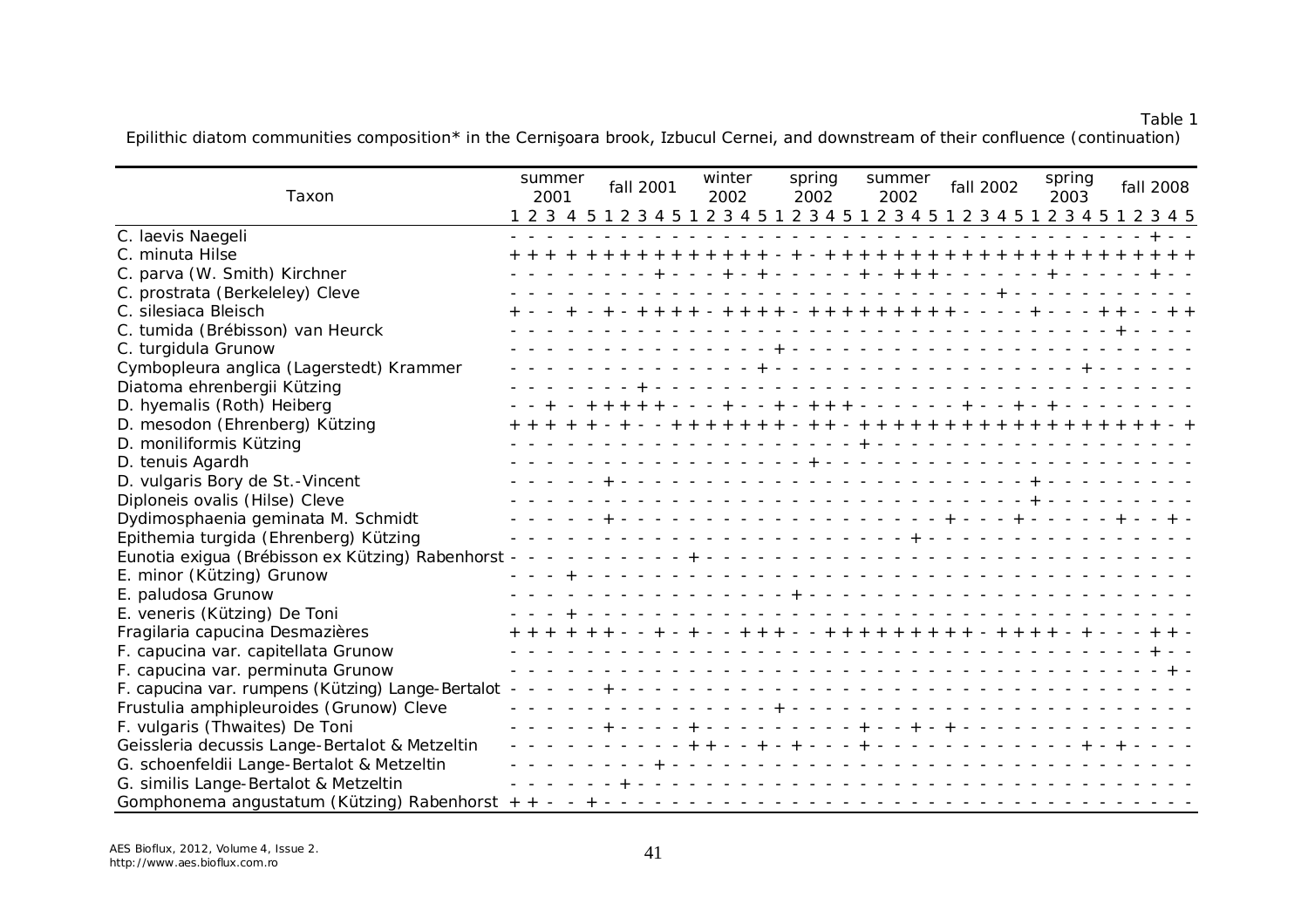Epilithic diatom communities composition\* in the Cernişoara brook, Izbucul Cernei, and downstream of their confluence (continuation)

| Taxon                                                | summer | 2001 |  |  | fall 2001 |  |  | winter<br>2002 |  | spring<br>2002        |  | 2002 | summer |  | fall 2002 |                                           |  | spring<br>2003                                                                                                                                                                                                                                                                                                                                                                                      |                                                                                 | fall 2008 |  |
|------------------------------------------------------|--------|------|--|--|-----------|--|--|----------------|--|-----------------------|--|------|--------|--|-----------|-------------------------------------------|--|-----------------------------------------------------------------------------------------------------------------------------------------------------------------------------------------------------------------------------------------------------------------------------------------------------------------------------------------------------------------------------------------------------|---------------------------------------------------------------------------------|-----------|--|
|                                                      |        |      |  |  |           |  |  |                |  |                       |  |      |        |  |           |                                           |  |                                                                                                                                                                                                                                                                                                                                                                                                     | 1 2 3 4 5 1 2 3 4 5 1 2 3 4 5 1 2 3 4 5 1 2 3 4 5 1 2 3 4 5 1 2 3 4 5 1 2 3 4 5 |           |  |
| G. angustum Agardh                                   |        |      |  |  |           |  |  |                |  |                       |  |      |        |  |           |                                           |  |                                                                                                                                                                                                                                                                                                                                                                                                     |                                                                                 |           |  |
| G. clavatum Ehrenberg                                |        |      |  |  |           |  |  |                |  |                       |  |      |        |  |           |                                           |  |                                                                                                                                                                                                                                                                                                                                                                                                     |                                                                                 |           |  |
| G. minutum (Agardh) Agardh                           |        |      |  |  |           |  |  |                |  | $+ + + + + + + + + +$ |  |      |        |  |           |                                           |  |                                                                                                                                                                                                                                                                                                                                                                                                     |                                                                                 |           |  |
| G. olivaceum (Hornemann) Brébisson                   |        |      |  |  |           |  |  |                |  |                       |  |      |        |  |           |                                           |  |                                                                                                                                                                                                                                                                                                                                                                                                     |                                                                                 |           |  |
| G. parvulum (Kützing) Kützing                        |        |      |  |  |           |  |  |                |  |                       |  |      |        |  |           |                                           |  |                                                                                                                                                                                                                                                                                                                                                                                                     |                                                                                 |           |  |
| G. tergestinum Fricke                                |        |      |  |  |           |  |  |                |  |                       |  |      |        |  |           |                                           |  |                                                                                                                                                                                                                                                                                                                                                                                                     |                                                                                 |           |  |
| G. truncatum Ehrenberg                               |        |      |  |  |           |  |  |                |  |                       |  |      |        |  |           |                                           |  |                                                                                                                                                                                                                                                                                                                                                                                                     |                                                                                 |           |  |
| Gyrosigma nodiferum (Grunow) Reimer                  |        |      |  |  |           |  |  |                |  |                       |  |      |        |  |           |                                           |  |                                                                                                                                                                                                                                                                                                                                                                                                     |                                                                                 |           |  |
| Hannaea arcus (Cleve) Foged                          |        |      |  |  |           |  |  |                |  |                       |  |      |        |  |           |                                           |  |                                                                                                                                                                                                                                                                                                                                                                                                     |                                                                                 |           |  |
| Meridion vernale Agardh                              |        |      |  |  |           |  |  |                |  |                       |  |      |        |  |           | - - + + + - - + + - + + + + + +           |  |                                                                                                                                                                                                                                                                                                                                                                                                     |                                                                                 |           |  |
| Navicula arctotenelloides Lange-Bertalot & Metzeltin |        |      |  |  |           |  |  |                |  |                       |  |      |        |  |           |                                           |  |                                                                                                                                                                                                                                                                                                                                                                                                     |                                                                                 |           |  |
| N. capitatoradiata Germain                           |        |      |  |  |           |  |  |                |  |                       |  |      |        |  |           |                                           |  | + - - - - - + - - + - - + + + + + + - - - -                                                                                                                                                                                                                                                                                                                                                         |                                                                                 |           |  |
| N. cincta (Ehrenberg) Ralfs                          |        |      |  |  |           |  |  |                |  |                       |  |      |        |  |           |                                           |  |                                                                                                                                                                                                                                                                                                                                                                                                     |                                                                                 |           |  |
| N. cryptocephala Kützing                             |        |      |  |  |           |  |  |                |  |                       |  |      |        |  |           |                                           |  |                                                                                                                                                                                                                                                                                                                                                                                                     |                                                                                 |           |  |
| N. cryptotenella Lange-Bertalot                      |        |      |  |  |           |  |  |                |  |                       |  |      |        |  |           |                                           |  | - - - + + + + + + - - - - - - + - - + -                                                                                                                                                                                                                                                                                                                                                             |                                                                                 |           |  |
| N. erifuga Lange-Bertalot                            |        |      |  |  |           |  |  |                |  |                       |  |      |        |  |           |                                           |  | rendere della rendere di directore di di                                                                                                                                                                                                                                                                                                                                                            |                                                                                 |           |  |
| N. expecta van Landingham                            |        |      |  |  |           |  |  |                |  |                       |  |      |        |  |           |                                           |  |                                                                                                                                                                                                                                                                                                                                                                                                     |                                                                                 |           |  |
| N. lanceolata (Agardh) Ehrenberg                     |        |      |  |  |           |  |  |                |  |                       |  |      |        |  |           |                                           |  |                                                                                                                                                                                                                                                                                                                                                                                                     |                                                                                 |           |  |
| N. menisculus Schumann                               |        |      |  |  |           |  |  |                |  |                       |  |      |        |  |           |                                           |  |                                                                                                                                                                                                                                                                                                                                                                                                     |                                                                                 |           |  |
| N. moskalii Metzeltin, Witkowski & Lange-Bertalot -  |        |      |  |  |           |  |  |                |  |                       |  |      |        |  |           |                                           |  |                                                                                                                                                                                                                                                                                                                                                                                                     |                                                                                 |           |  |
| N. pupula Kützing                                    |        |      |  |  |           |  |  |                |  |                       |  |      |        |  |           |                                           |  | $\frac{1}{2} \frac{1}{2} + \frac{1}{2} + \frac{1}{2} + \frac{1}{2} + \frac{1}{2} + \frac{1}{2} + \frac{1}{2} + \frac{1}{2} + \frac{1}{2} + \frac{1}{2} + \frac{1}{2} + \frac{1}{2} + \frac{1}{2} + \frac{1}{2} + \frac{1}{2} + \frac{1}{2} + \frac{1}{2} + \frac{1}{2} + \frac{1}{2} + \frac{1}{2} + \frac{1}{2} + \frac{1}{2} + \frac{1}{2} + \frac{1}{2} + \frac{1}{2} + \frac{1}{2} + \frac{1}{$ |                                                                                 |           |  |
| N. radiosa Kützing                                   |        |      |  |  |           |  |  |                |  |                       |  |      |        |  |           | $+ + + - + - - + - - - + - - - - - - - -$ |  |                                                                                                                                                                                                                                                                                                                                                                                                     |                                                                                 |           |  |
| N. reichardtiana Lange-Bertalot                      |        |      |  |  |           |  |  |                |  |                       |  |      |        |  |           | $-$ - + - + + + + + + + + + +             |  |                                                                                                                                                                                                                                                                                                                                                                                                     |                                                                                 |           |  |
| N. reichardtii (Grunow) Grunow                       |        |      |  |  |           |  |  |                |  |                       |  |      |        |  |           |                                           |  |                                                                                                                                                                                                                                                                                                                                                                                                     |                                                                                 |           |  |
| N. tripunctata (O.F. Müller) Bory                    |        |      |  |  |           |  |  |                |  |                       |  |      |        |  |           |                                           |  |                                                                                                                                                                                                                                                                                                                                                                                                     |                                                                                 |           |  |
| N. veneta Kützing                                    |        |      |  |  |           |  |  |                |  |                       |  |      |        |  |           |                                           |  |                                                                                                                                                                                                                                                                                                                                                                                                     |                                                                                 |           |  |
| N. viridula (Kützing) Ehrenberg                      |        |      |  |  |           |  |  |                |  |                       |  |      |        |  |           |                                           |  |                                                                                                                                                                                                                                                                                                                                                                                                     |                                                                                 |           |  |
| N. vitabunda Hustedt                                 |        |      |  |  |           |  |  |                |  |                       |  |      |        |  |           |                                           |  |                                                                                                                                                                                                                                                                                                                                                                                                     |                                                                                 |           |  |
| Neidium alpinum Hustedt                              |        |      |  |  |           |  |  |                |  |                       |  |      |        |  |           |                                           |  |                                                                                                                                                                                                                                                                                                                                                                                                     |                                                                                 |           |  |
| Nitzschia brevissima Grunow                          |        |      |  |  |           |  |  |                |  |                       |  |      |        |  |           |                                           |  |                                                                                                                                                                                                                                                                                                                                                                                                     |                                                                                 |           |  |
| N. capitellata Hustedt                               |        |      |  |  |           |  |  |                |  |                       |  |      |        |  |           |                                           |  |                                                                                                                                                                                                                                                                                                                                                                                                     |                                                                                 |           |  |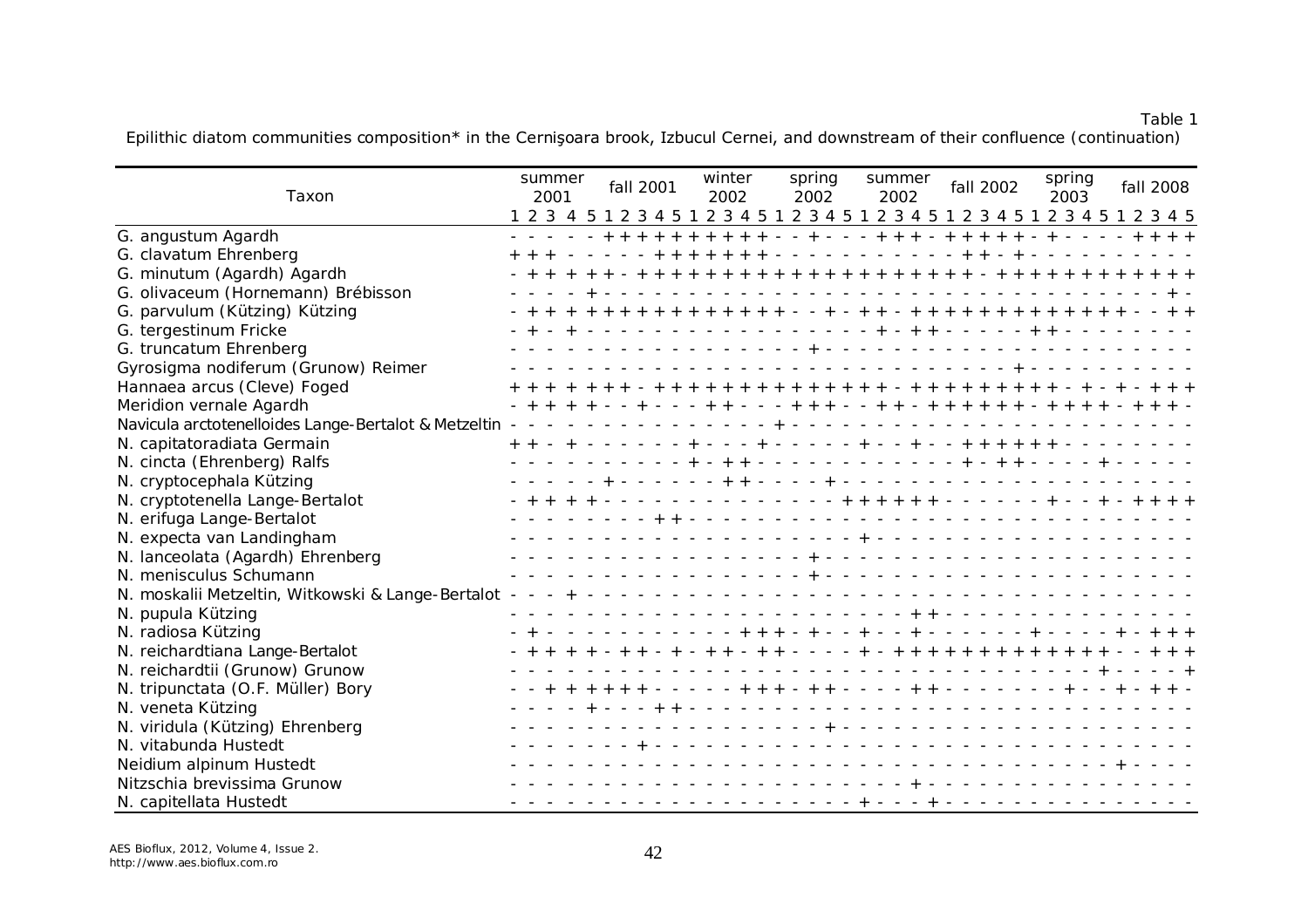Epilithic diatom communities composition\* in the Cernişoara brook, Izbucul Cernei, and downstream of their confluence (continuation)

| Taxon                                                     |            | summer<br>2001 |  | fall 2001 |  | 2002 | winter |  | spring<br>2002                          |  | 2002 | summer |  | fall 2002 |  | spring<br>2003                                          |  | fall 2008                                                                       |
|-----------------------------------------------------------|------------|----------------|--|-----------|--|------|--------|--|-----------------------------------------|--|------|--------|--|-----------|--|---------------------------------------------------------|--|---------------------------------------------------------------------------------|
|                                                           |            |                |  |           |  |      |        |  |                                         |  |      |        |  |           |  |                                                         |  | 1 2 3 4 5 1 2 3 4 5 1 2 3 4 5 1 2 3 4 5 1 2 3 4 5 1 2 3 4 5 1 2 3 4 5 1 2 3 4 5 |
| N. dissipata (Kützing) Grunow                             |            |                |  |           |  |      |        |  |                                         |  |      |        |  |           |  |                                                         |  |                                                                                 |
| N. fonticola Grunow                                       |            |                |  |           |  |      |        |  |                                         |  |      |        |  |           |  | ------ <del>---------------------------</del>           |  |                                                                                 |
| N. heufleriana Grunow                                     |            |                |  |           |  |      |        |  |                                         |  |      |        |  |           |  | - - + - - - + - - - - - + - - + - + - - - - - - - +     |  |                                                                                 |
| N. inconspicua Grunow                                     |            |                |  |           |  |      |        |  |                                         |  |      |        |  |           |  |                                                         |  |                                                                                 |
| N. linearis (Agardh) W. Smith                             |            |                |  |           |  |      |        |  |                                         |  |      |        |  |           |  |                                                         |  |                                                                                 |
| N. littorea Grunow                                        |            |                |  |           |  |      |        |  |                                         |  |      |        |  |           |  |                                                         |  |                                                                                 |
| N. palea (Kützing) W. Smith                               |            |                |  |           |  |      |        |  |                                         |  |      |        |  |           |  | - + + - + + - + - + + + + - - - - + + - + + - - - - - + |  |                                                                                 |
| N. pellucida Grunow                                       |            |                |  |           |  |      |        |  |                                         |  |      |        |  |           |  |                                                         |  |                                                                                 |
| N. perminuta (Grunow) M. Peragallo                        |            |                |  |           |  |      |        |  |                                         |  |      |        |  |           |  |                                                         |  |                                                                                 |
| N. recta Hantzsch                                         |            |                |  |           |  |      |        |  |                                         |  |      |        |  |           |  |                                                         |  |                                                                                 |
| N. sigmoidea (Nitzsch) W. Smith                           |            |                |  |           |  |      |        |  |                                         |  |      |        |  |           |  |                                                         |  |                                                                                 |
| Pinnularia borealis Ehrenberg                             |            |                |  |           |  |      |        |  |                                         |  |      |        |  |           |  |                                                         |  |                                                                                 |
| P. divergens W. Smith var. sublinearis Cleve              |            |                |  |           |  |      |        |  |                                         |  |      |        |  |           |  |                                                         |  |                                                                                 |
| P. divergentissima (Grunow) Cleve                         |            |                |  |           |  |      |        |  |                                         |  |      |        |  |           |  |                                                         |  |                                                                                 |
| P. intermedia (Lagerstedt) Cleve                          |            |                |  |           |  |      |        |  |                                         |  |      |        |  |           |  |                                                         |  |                                                                                 |
| P. isselana Krammer                                       |            |                |  |           |  |      |        |  |                                         |  |      |        |  |           |  |                                                         |  |                                                                                 |
| P. marchica Ilka Schönfelder                              |            |                |  |           |  |      |        |  |                                         |  |      |        |  | .         |  |                                                         |  |                                                                                 |
| P. nodosa (Ehrenberg) W. Smith                            |            |                |  |           |  |      |        |  |                                         |  |      |        |  |           |  |                                                         |  |                                                                                 |
| Reimeria sinuata (Gregory) Kociolek & Stoermer            | $+$<br>$+$ |                |  |           |  |      |        |  |                                         |  |      |        |  |           |  |                                                         |  | + + - + + + + - + + + + + - + - + - + + + + + + + + + + + + + + - - + +         |
| Rhoicosphaenia abbreviata (Agardh) Lange-Bertalot         |            |                |  |           |  |      |        |  |                                         |  |      |        |  |           |  |                                                         |  |                                                                                 |
| Sellaphora bacillum (Ehrenberg) D.G. Mann                 |            |                |  |           |  |      |        |  | rana na kama na kama na kama na ka      |  |      |        |  |           |  |                                                         |  |                                                                                 |
| Staurosira venter (Ehrenberg) Cleve & Möller              |            |                |  |           |  |      |        |  | dia dia 1970 any kaominina dia 49.000 k |  |      |        |  |           |  |                                                         |  |                                                                                 |
| Surirella angusta Kützing                                 |            |                |  |           |  |      |        |  |                                         |  |      |        |  |           |  |                                                         |  |                                                                                 |
| S. brébissonii Krammer & Lange-Bertalot                   |            |                |  |           |  |      |        |  |                                         |  |      |        |  |           |  |                                                         |  |                                                                                 |
| S. brébissonii var. kuetzingii Krammer & Lange-Bertalot - |            |                |  |           |  |      |        |  |                                         |  |      |        |  |           |  |                                                         |  |                                                                                 |
| S. minuta Brébisson                                       |            |                |  |           |  |      |        |  |                                         |  |      |        |  |           |  |                                                         |  |                                                                                 |
| Synedra ulna (Nitzsch) Ehrenberg                          |            |                |  |           |  |      |        |  |                                         |  |      |        |  |           |  |                                                         |  |                                                                                 |
| Tetracyclus rupestris (Braun) Grunow                      |            |                |  |           |  |      |        |  |                                         |  |      |        |  |           |  |                                                         |  |                                                                                 |

\* +: presence; -: absence;1 – Cernişoara brook, upstream of the confluence with Izbucul Cernei, 2 - Izbucul Cernei, upstream, 3 - Izbucul Cernei, downstream 4 – Cerna river, downstream of the confluence of Izbucul Cernei with Cernişoara, left bank 5 – Cerna river, downstream of the confluence of Izbucul Cernei with Cernisoara, right bank.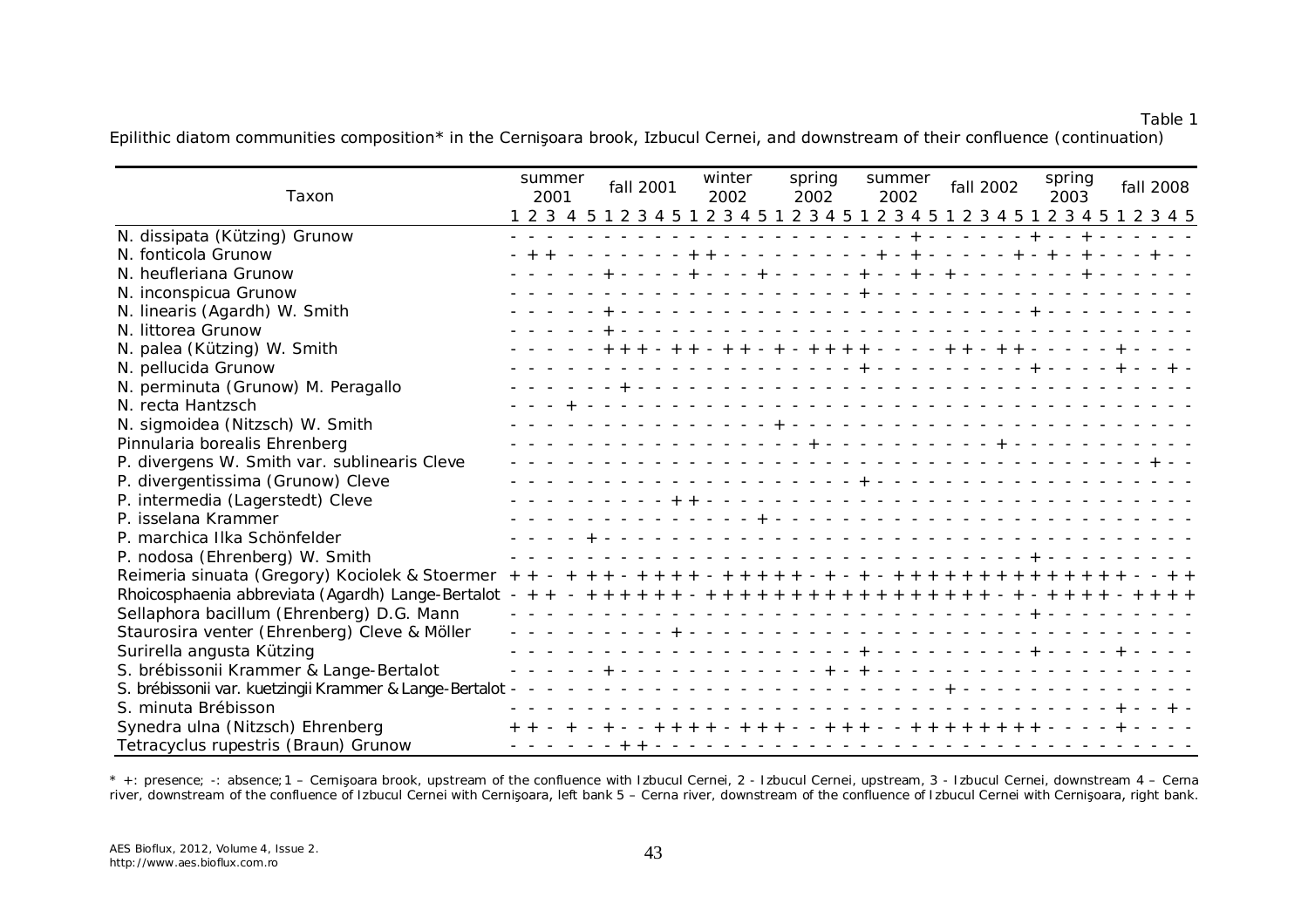Regarding the organic pollution, the communities found in the studied streams are ranked within clean waters, prevailing the oligosaprobes and β–α–mesosaprobes (Krammer 2000, 2002, 2003; Krammer & Lange-Bertalot 1997, 2000, 2004, 2008a, 2008b; Lange-Bertalot 2001). Numerous studies show tight correlation between diatom communities, pH and water conductivity, as well as with the habitat structure in which they vegetate (Van de Vijver & Beyens 1996). Also, such a composition of the epilithic diatom communities can be related to the fact that the streams are of small orders, a correlation between stream order and trophicity being demonstrated; stream order increase involves the water trophicity level increase (Vilbaste & Truu 2003). It seems that a determinant factor in the diatom community composition is the geologic one, as well as the reduced level of water pollution (Rimet 2009).

Even though epilithic communities were sampled and determined, alongside strictly epilithic taxa were identified some vegetating on other types of substratum (epiphytic, epipelic, and epipsammic). The species that dominates both qualitatively and quantitatively the epilithic diatom communities from the analyzed samples is *Achnanthes minutissima*. It is one of the most frequently found diatoms from the benthos of fresh waters, globally (Potapova & Hamilton 2007), from oligotrophic to eutrophic waters, with acid to basic pH (Vilbaste & Truu 2003), often times opportunistic and with a great competitional capacity (Stevenson & Bahls 1999). *Achnanthes minutissima* prefers waters with low nutrient level, its relative abundance decreases directly with the increase of nutrient level (Griffith et al 2005). In the studied area, the prevalence of *Achnanthes minutissima* can be explained probably by the existence of some perturbations induced by physical parameters (morphological) of the streams samples were harvested from, among which rapid water flow is a determinant factor, such situations, in which there is a stronger conditioning of distribution and composition of diatom communities related to the typological parameters of those streams were found in the case of some mountain streams from the French Alps and Pyrenees (Gomà et al 2005).

A constant presence, in most samples, is also recorded by the following species: *Cocconeis placentula*, *Cymbella minuta*, *Diatoma mesodon*, *Gomphonema minutum*, *Hannaea arcus*, *and Rhoicosphaenia abbreviata*. There were also found representative species for the epilithic flora of diatoms from springs and brooks (e.g.: *Cymbella laevis*, *Diatoma hyemalis*, *Eunotia minor*, *Meridion vernale*, *Neidium alpinum*, *Surirella minuta*). To be noted is the presence of the invasive species *Dydimosphaenia geminata* (Momeu 2009), sporadically recorded, in the Cernişoara brook and in the two samples downstream of the two streams' confluence, and never found in Izbucul Cernei.

Benthonic diatom communities are characterized by a more or less obvious dynamic, both in the unaltered streams, but especially in the ones under the influence of different anthropic activities. In the studied area, which is relatively a bit under the anthropic influence, a seasonal dynamic occurs, but with small differences, insignificant between the series of harvested samples. If we globally assess the species richness, samples in which it is the highest are those from Cernişoara brook, and those in which it is the lowest are from Izbucul Cernei. Downstream of the confluence of the two streams, the number of recorded species is intermediate (see Table 1). Seasonally, the richest samples in species are those from the summer and winter of 2002. The other samples have a more reduced number of species, though close to these.

Relative specific abundance assessment shows a structure of the epilithic diatom species with a relatively reduced number of species (between 2 -11) with over 1% percentage prevalence. Between the different seasons, no major changes are recorded in the community composition, but seldom, the dominant species being the same one (*Achnanthes minutissima*). In almost half of the samples, no other species reaches the 10% threshold, and in the samples in which other species occur with a more significant prevalence, most often *Gomphonema minutum* is recorded, then *Cymbella minuta*, *Reimeria sinuata*, rarely *Hannaea arcus* and *Diatoma mesodon* and very rarely *Cocconeis placentula*, *Cymbella tumida*, *Fragilaria capucina* and *Meridion vernale*. As seasonal presence, *Gomphonema minutum* occurs most of the times in the summer (with high prevalence especially in summer samples of 2001; being dominant in Cernişoara), then in the spring-time, fall and winter; *Cymbella minuta* in the fall, then spring and summer,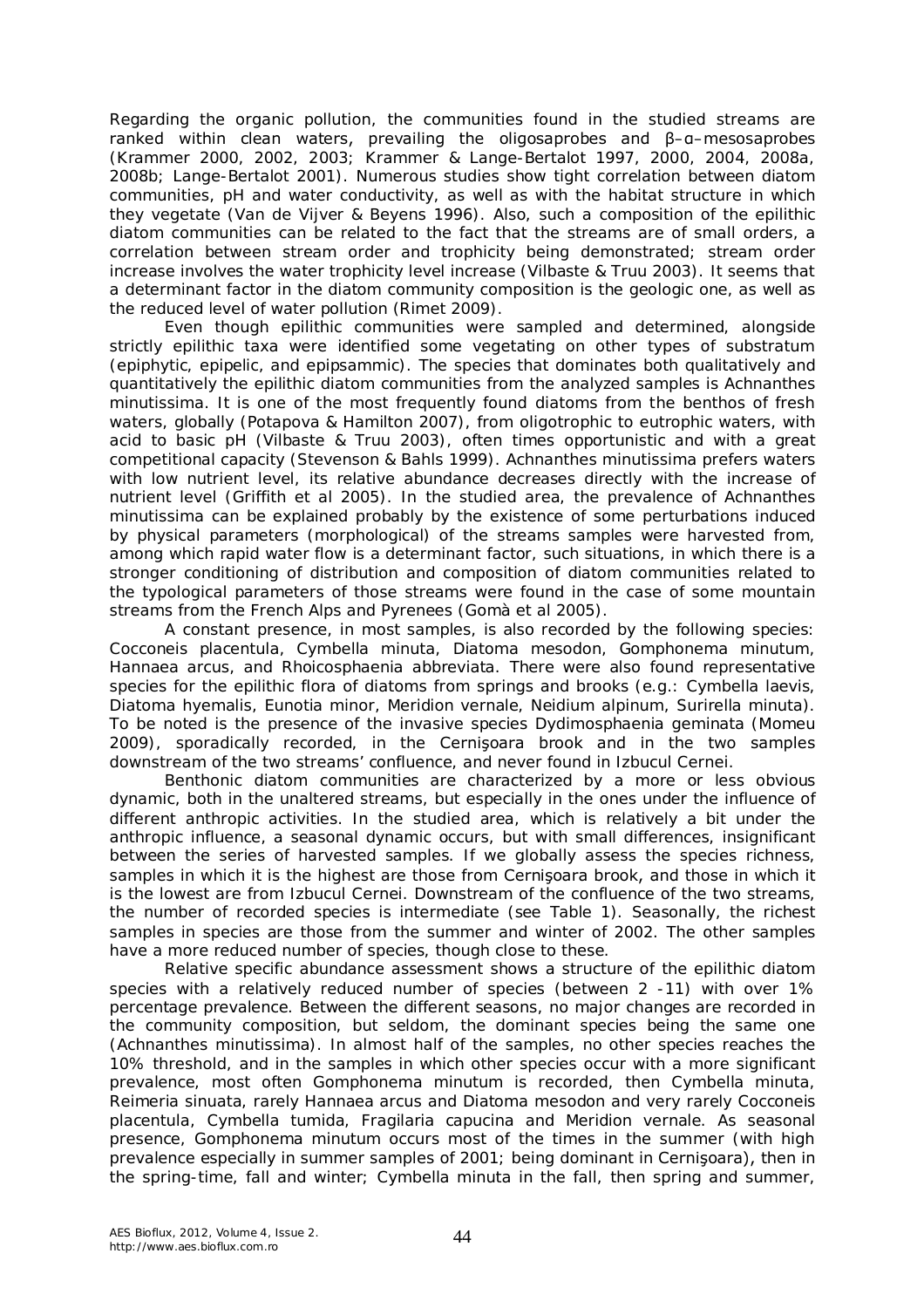being absent during winter. Except communities in which is dominant, in five of the samples, other species are dominant: *Gomphonema minutum* in two samples (from Cernişoara point), a summer one (2001) and a winter one (2002), *Diatoma mesodon* in other two samples, a spring one (2002, downstream of the confluence point, left bank) and a summer one (2002 downstream Izbucul Cernei point) and *Cymbella minuta* in a spring sample (2003, downstream of the confluence point, left bank).

As a general tendency, a greater number of species (with prevalence  $\geq 1\%$ ) occur in the vernal and autumnal communities, and the communities with the most species exceeding 10% prevalence are those from spring 2003; an interesting correspondence is recorded between the Cernişoara sample and that harvested downstream the confluence, on the same bank (left): *Cymbella minuta*, codominant upstream, becomes dominant downstream, whereas in the two samples from Izbucul Cernei it does not reach the 1% threshold. If we compare the two influents, Cernişoara (point 1) with Izbucul Cernei (points 2 and 3) and with those after the confluence (4 left bank, and 5 right bank respectively), we can say that in the structure of the communities the highest number of taxa (with more than 1% of the percentage abundance) is found in Cernişoara, followed by the point downstream the confluence, on the left bank (on the Cernişoara side), and in the points from Izbucul Cernei and that downstream the confluence, from the right bank, their number is smaller. We can ascribe this situation to the physical characteristics (and implicitly to the influence of the abiotic factors on the communities) of the two streams, Cernişoara flowing already on a 4-5 km distance to the confluence with the Izbucul Cernei, less speed and smaller flows and is affected by seasonal alteration, whereas Izbucul Cernei has only a flow of approx. 150 m, high speed and flow, seldom affected by periodical alterations. After the confluence, the stream that seems to "impose" in marking the epilithic diatom communities' characteristics is Izbucul Cernei.

The values of floristic similarities between the analyzed samples are high and very high, ranked almost entirely at over 50% (see Figure 1). The highest values (greater than 80%) correlate samples from Izbucul Cernei (sampling points 2 and 3) with samples from downstream of its confluence with Cernişoara, from the right bank, the side Izbucul Cernei flows its waters in (sampling point 5).



Figure 1. Floristic similarity dendrogram (Sørensen index) between the analyzed epilithic diatom communities:  $1 - 5 -$  sampling points, A, S, Sp, W – seasons (A – autumn, S – summer, Sp – spring, W - winter), 01, 02, 03, 08 – sampling years (01 – 2001, 02 – 2002, 03 – 2003, 08 - 2008).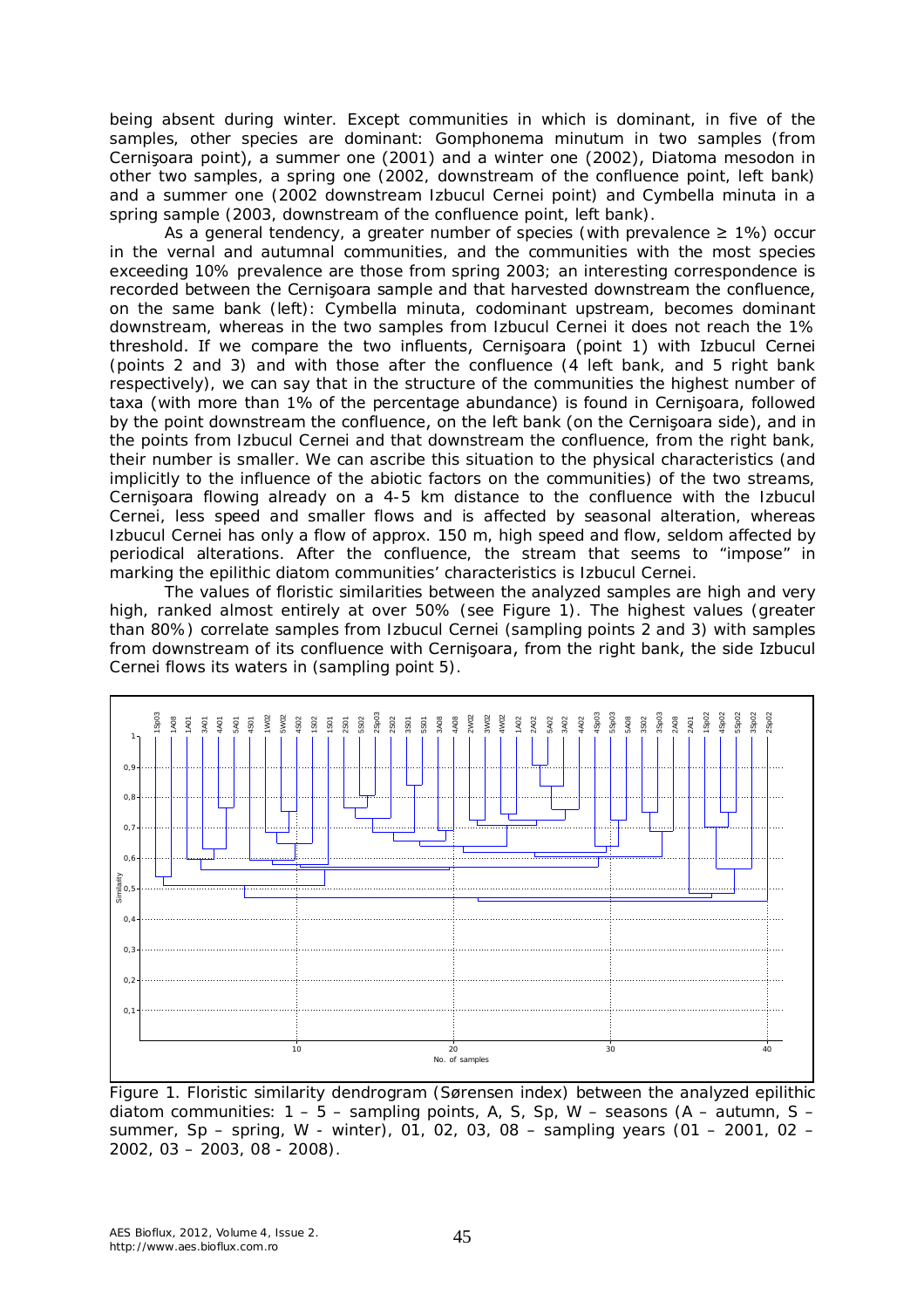It seems that the waters of the two confluencing streams (Cernişoara and Izbucul Cernei) do not homogenize after the 400 m of the Cerna river flow at which the downstream sampling points are (4 and 5), most probably because of the debits and increased speed Izbucul Cernei stream comes into the confluence, as well as the sharp angle of the confluence. Can also be noticed the generally smaller values to which correlate the samples harvested from Cernişoara brook; in two situations these are found within the 70-80% interval; in both situations the correlation is with samples from downstream of the confluence with Izbucul Cernei, from the correspondent bank (left bank, sampling point 4). Can also be noticed the correlation to high values of similarity between samples belonging to the same series (same season and same year), but not absolutely. In fact, benthonic diatom community analysis evidenced that these were affected by the morphology and type of the habitat of the stream in which they occur, suggesting the fact that benthic diatoms can be used to assess the alteration level, from a physical point of view, of the rivers' habitats (Pan et al 2006). On the other hand, comparative analyses of different diatom communities led to the conclusion that between them and their environmental conditions there is a very strong relation (Gillett et al 2009).

Specific diversity is frequently used as structural indicator of the benthonic diatom communities (Lobo & Kobayasi 1990; Stevenson & Bahls 1999; Vilbaste & Truu 2003; Nagy & Péterfi 2008), including as indicator of organic pollution (Stevenson & Bahls 1999) or estimation of the impact resulted after mining activities (Ferreira da Silva et al 2009). In the case of the epilithic communities downstream Cerna river, floristic diversity values (see Figure 2) are within a broad interval (from 0.945 to 3.581, with a general average of 1.696). Even though the values reaching the superior threshold can be interpreted as being high, Shannon index is usually between  $1.5 - 3.5$ , rarely greater than 4.5 (Cristea et al 2004). In a study of diatom communities from several streams from Estonia, Shannon index values are between the 2.09 – 4.63 interval (Vilbaste & Truu 2003). Between the different sampling points, the highest values are recorded in the Cernişoara brook point (sampling point 1), and the smallest in the Izbucul Cernei point, downstream (sampling point 2). For the floristic diversity, too, can be noticed a correspondence between the sampling point from Cernişoara brook with the corresponding one after the confluence, from the left bank (sampling point 4), between the two sampling points from Izbucul Cernei with that downstream of the confluence, de from the right bank (sampling point 5), respectively. Seasonally, values recorded high variations, the highest being in the spring of 2003, and the smallest in the fall of 2008.



Figure 2. Seasonal dynamic of floristic diversity in the case of the analyzed epilithic diatom communities:  $1 - 5 -$  sampling points.

In the two sampling points from Izbucul Cernei, Sørensen index values are higher in the upstream point in the winter and summer samples, and in the spring and fall they are higher in the downstream point.

**Conclusions**. The composition of the epilithic diatom communities habitating downstream of Cerna River (Izbucul Cernei, Cernişoara brook and the area in the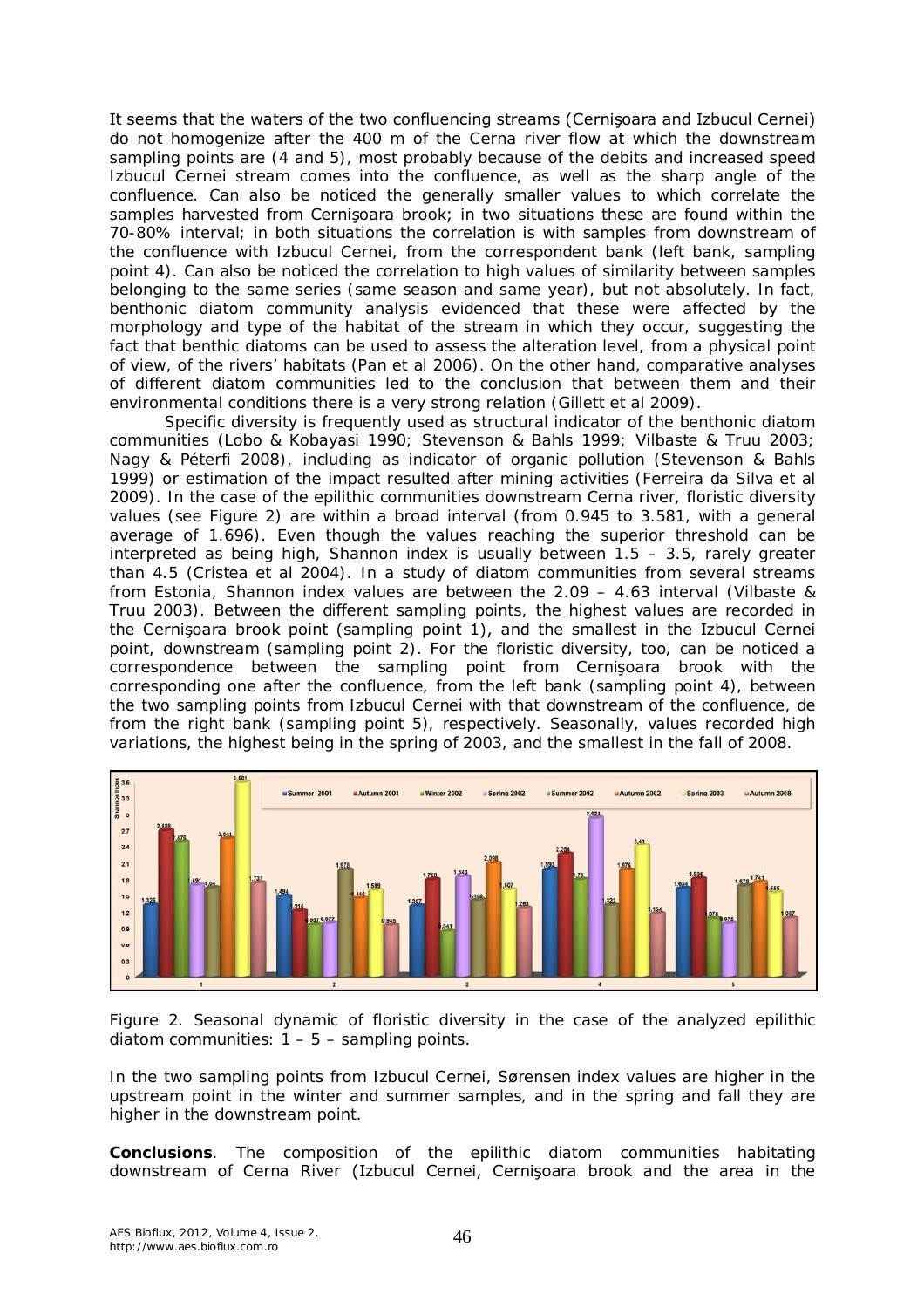immediate proximity of their confluence) is given by a relatively great number of taxa (121). Especially in the Izbucul Cernei, rheophilic species, characteristic to the mountain sector of streams, vegetate, but with many sub-alpine and alpine interferences, which are well adapted rather especially for the morphologic characteristics of this stream than to the chemistry of the water. Even though many species were recorded, relatively few of these have a constant presence in the analyzed samples, even fewer with significant abundance, alongside the dominant species of *Achnanthes minutissima*. In the seasonal dynamic of the epilithic diatom communities, variations are reduced, the communities with the highest number of taxa with significant presence are in the Cernişoara brook. Floristic similarity records high values, especially between samples from Izbucul Cernei as well as between these and the corresponding sampling points (from the same bank, the right one) downstream of the confluence with Cernişoara. Floristic diversity shows relatively high values, higher in the Cernişoara brook and lower in Izbucul Cernei. In fact, after the confluence, the stream that determines the morphologic and chemical characteristics of the newly formed Cerna river, regarding the composition, dynamics, as well as some structural parameters of the epilithic diatom communities (similarity and floristic diversity), is Izbucul Cernei. This situation supports the statement that on the streams where there are no pollution sources (anthropic impact) or significant differences between the chemical characteristics of the chemistry of water, the morphological parameters of the streams and the physical ones of the water are determinant factors of the composition and structure of the epilithic diatom communities.

**Acknowledgements**. Authors would like to thank reviewers for their helpful comments. Thanks are also extended to Gabriel Trandafir for the accurate translation of this paper.

#### **References**

- Badea L. (ed.), 1981 Valea Cernei, studiu de geografie, pp.1-152, Ed. Academiei, București.
- Biggs B. J. F., Kilroy C., 2000 Stream Periphyton Monitoring Manual, pp.1-245, NIWA, Christchurch, (http://www.niwa.co.nz/).
- Cristea V., 1993 Fitosociologie și vegetația României, Universitatea Babeș-Bolyai, Cluj-Napoca.
- Cristea V., Gafta D., Pedrotti F., 2004 Fitosociologie, pp. 1-394, Ed. Presa Universitară Clujeană, Cluj-Napoca.
- Ferreira Da Silva E., Almeida S. F. P., Nunes M. L., Luís A. T., Borg F., Hedlund M., Marques De Sá C., Patinha C., Teixeira P., 2009 Heavy metal pollution downstream the abandoned Coval da Mó mine (Portugal) and associated effects on epilithic diatom communities. Science of The Total Environment 407: 5620-5636.
- Gillett N., Pan Y., Parker C., 2009 Should only live diatoms be used in the bioassessment of small mountain streams?. Hydrobiologia 620: 135–147.
- Griffith M. B., Hill B. H., Mccormick F. H., Kaufmann P. R., Herlihy A. T., Selle A. R., 2005 Comparative application of indices of biotic integrity based on periphyton, macroinvertebrates, and fish to southern Rocky Mountain streams. Ecological Indicators 5: 117–136.
- Gomà J., Rimet F., Cambra J., Hoffmann L., Ector L., 2005 Diatom communities and water quality assessment in mountain rivers of the upper Segre basin (La Cerdanya, Oriental Pyrenees). Hydrobiologia 551: 209–225.
- Hammer Ø., Harper D. A. T., Ryan P. D., 2001 PAST: Paleontological Statistics Software Package for Education and Data Analysis. Palaeontologia Electronica 4(1): 1-9, (http://palaeo-electronica.org/2001\_1/past/issue1\_01.htm).
- Krammer K., 2000 The Genus Pinnularia. In: Diatoms of Europe Diatoms of the European Inland Waters and Comparable Habitats. Lange-Bertalot H. (ed.), vol. 1, pp. 1 – 703, Gantner Verlag, Ruggel.
- Krammer K., 2002 The Genus Cymbella. In: Diatoms of Europe Diatoms of the European Inland Waters and Comparable Habitats. Lange-Bertalot H. (ed.), vol. 3, pp. 1 – 584, Gantner Verlag, Ruggel.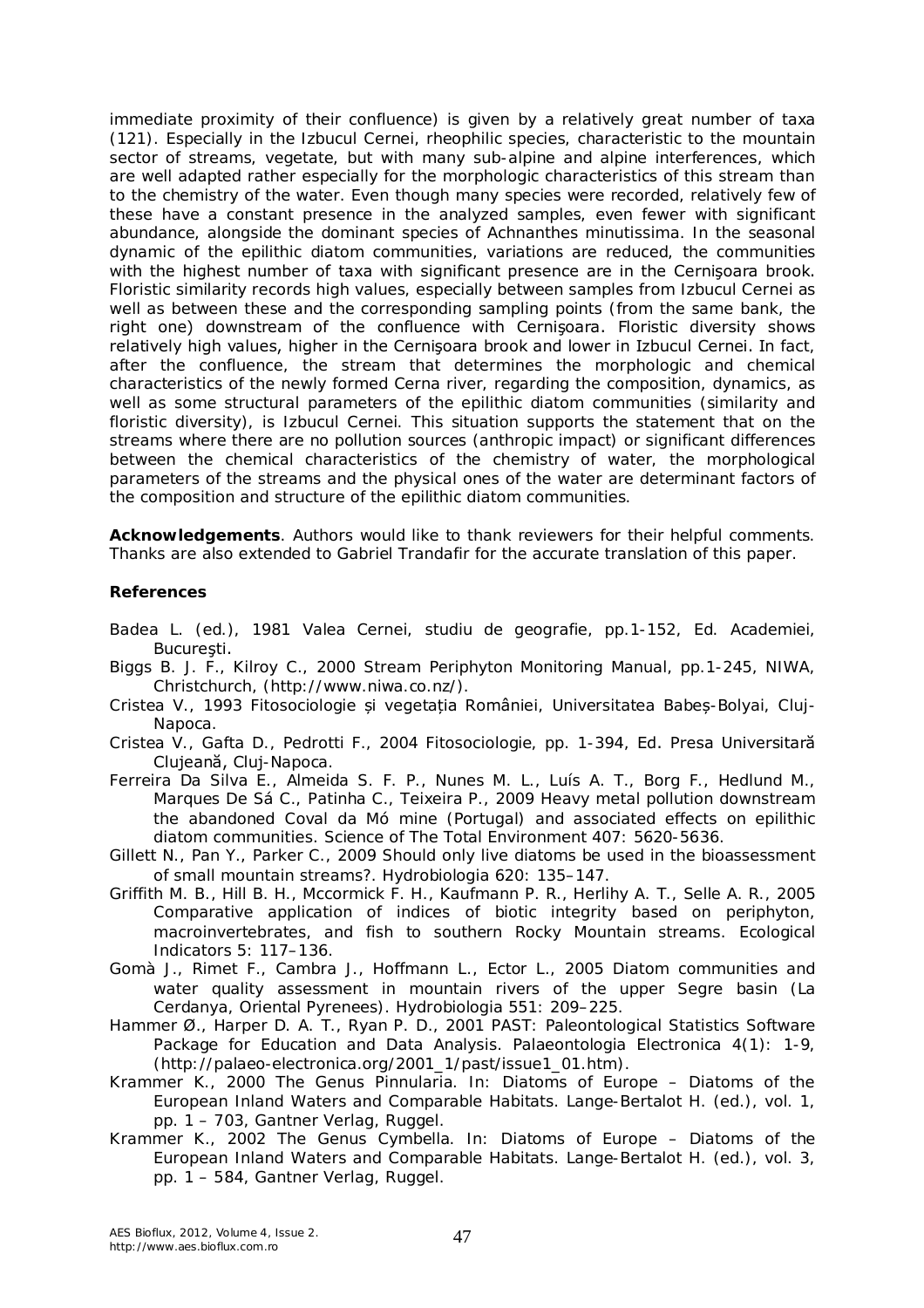- Krammer K., 2003 The Genus Cymbopleura, Delicata, Navicymbella, Gomphocymbellopsis, Afrocymbella. In: Diatoms of Europe – Diatoms of the European Inland Waters and Comparable Habitats. Lange-Bertalot H. (ed.), vol. 4, pp. 1 – 529, Gantner Verlag, Ruggel.
- Krammer K., Lange-Bertalot H., 1997 Bacillariophyceae: Naviculaceae. In: Süβwasserflora von Mitteleuropa. Ettl H., Gärtner G., Gerloff J., Heyning H., Mollenhauer D. (ed.), vol. 2/1, pp. 1 – 876, G. Fischer, Stuttgart.
- Krammer K., Lange-Bertalot H., 2000 Bacillariophyceae: English and French translation of the keys. In: Süβwasserflora von Mitteleuropa. Büdel B., Gärtner G., Krienitz L. Lokhorst G. M. (ed.), vol. 2/5, pp. 1 – 325, G. Fischer, Stuttgart.
- Krammer K., Lange-Bertalot H., 2004 Bacillariophyceae: Achnanthaceae. Kristische Erganzungen zu Navicula (Lineolatae) und Gomphonema. In: Süβwasserflora von Mitteleuropa. Ettl H., Gärtner G., Gerloff J., Heyning H., Mollenhauer D. (ed.), vol. 2/4, pp. 1 – 468, G. Fischer, Stuttgart.
- Krammer K., Lange-Bertalot H., 2008a Bacillariophyceae: Bacillariaceae, Epithemiaceae, Surirellaceae. In: Süβwasserflora von Mitteleuropa. Ettl H., Gärtner G., Gerloff J., Heyning H., Mollenhauer D. (ed.), vol. 2/2, pp. 1 – 612, G. Fischer, Stuttgart.
- Krammer K., Lange-Bertalot H., 2008b Bacillariophyceae: Centrales, Fragilariaceae, Eunotiaceae. In: Süβwasserflora von Mitteleuropa. Ettl H., Gärtner G., Gerloff J., Heyning H., Mollenhauer D. (ed.), vol. 2/3, pp. 1 – 598, G. Fischer, Stuttgart.
- Lange-Bertalot H., 2001 Navicula Sensu Stricto. 10 Genera Separated From Navicula Sensu Lato. Frustulia. In: Diatoms of Europe – Diatoms of the European Inland Waters and Comparable Habitats. Lange-Bertalot H. (ed.), vol. 2, pp. 1 – 526, Gantner Verlag, Ruggel.
- Lavoie I., Dillon P. J., Campeau S., 2009 The effect of excluding diatom taxa and reducing taxonomic resolution on multivariate analyses and stream bioassessment. Ecological Indicators 9: 213-225.
- Lobo E. A., Kobayasi H., 1990 Shannon's diversity index applied to some freshwater diatom assemblages in the Sakawa River System (Kanagawa Pref., Japan) and its use as an indicator of water quality. Japonese Journal of Phycology 38: 229-243.
- Lowe R. L., Pan Z., 1996 Benthic Algal Communities as Biological Monitors. In: Algal Ecology – Freshwater Benthic Ecosystems. Stevenson, R. J., Bothwell, M. L., Lowe, R. L., (ed), pp. 705-739, Academic Press, San Diego.
- Momeu L., 2009 Problems concerning the invasive species from continental aquatic ecosystems. Case study: *Didymosphenia geminata* (Lyngb.) M. Schmidt. In: Neobiota din România. Rákosy L., Momeu L. (ed.), pp. 11-30, Presa Universitară Clujeană.
- Nagy L., Péterfi L. Şt., 2008 Preliminary data on the diatom communities from "Lacul Sulfuros" ("lake no. 6") near Turda (Cluj county, Romania). Contribuţii Botanice 43: 105-111.
- Onac B. P., Wynna J. G., Sumrallc J. B., 2011 Tracing the sources of cave sulfates: a unique case from Cerna Valley, Romania. Chemical Geology 288 (3–4): 105–114, (http://dx.doi.org/10.1016/j.chemgeo.2011.07.006).
- Pan Y., Hill B. H., Husby P., Hall R. K., Kaufmann P. R., 2006 Relationships between environmental variables and benthic diatom assemblages in California Central Valley streams (USA). Hydrobiologia 561: 119–130.
- Patrick R., Reimer C. W., 1966 The Diatoms of the United States, Exclusive of Alaska and Hawaii, V. 1. Monographs of the Academy of Natural Sciences of Philadelphia 13.
- Potapova M., Hamilton P.B., 2007 Morphological and ecological variation within the *Achnanthidium minutissimum* (Bacillariophyceae) species complex. Journal of Phycology 43: 561–575.
- Povară I., 1997 Studiu fizico-geografic al bazinului hidrografic Cerna cu privire specială asupra hidrologiei carstice, teză de doctorat, Universitatea din București.
- Rimet F., 2009 Benthic diatom assemblages and their correspondence with ecoregional classifications: case study of rivers in north-eastern France. Hydrobiologia 636: 137-151.